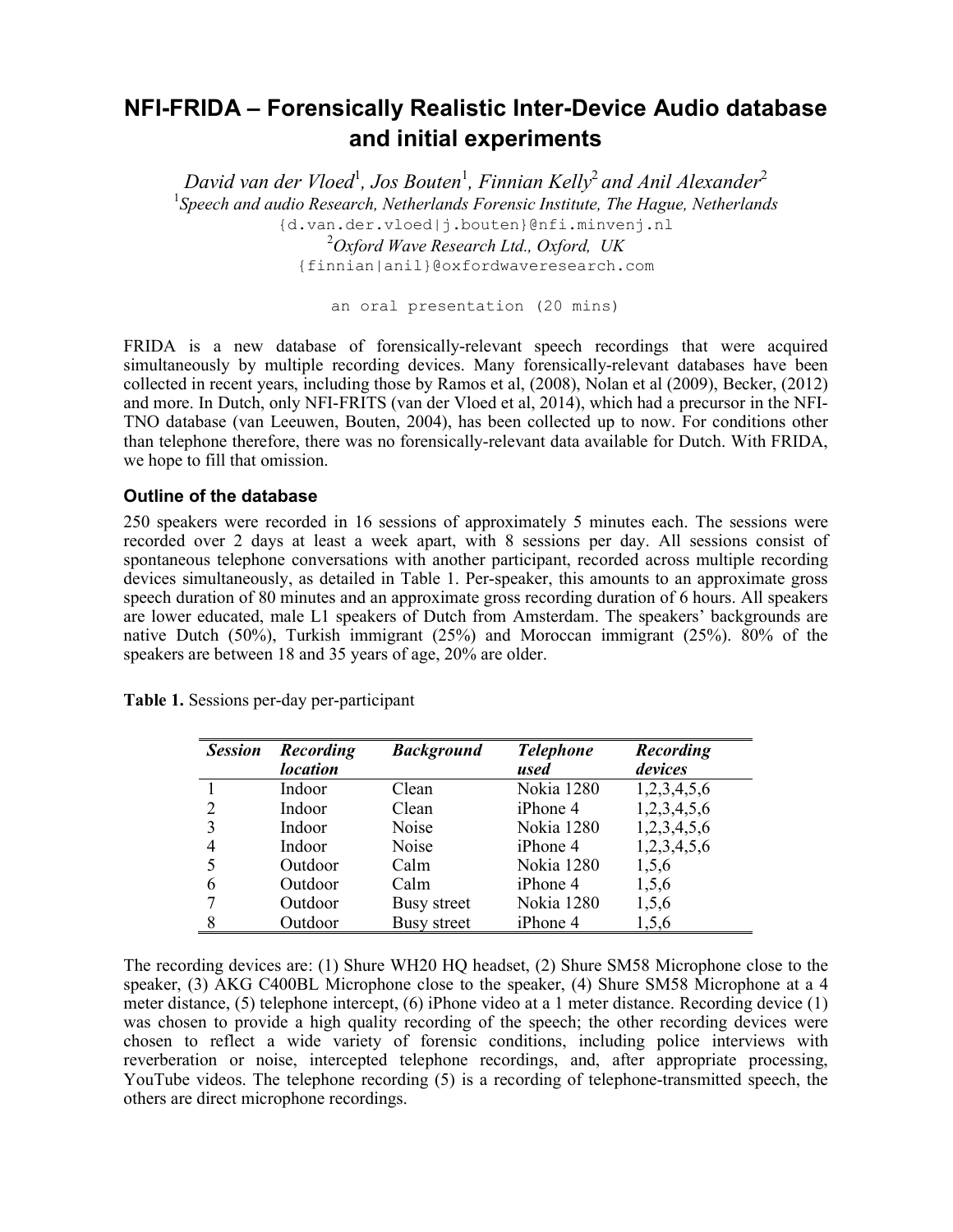The database is currently being transcribed, with the aim of completing this task by the end of 2018. The transcriptions are orthographic, using a protocol based on the one used in the Spoken Dutch Corpus (Goedertier & Goddijn, 2000) and are stored in Praat TextGrids (Boersma & Weenink, 2018). Transcriptions are based on the recordings from device 1, but are valid for all other (simultaneous) recordings in the same session.

## Use of the database

The database provides a resource for validation research of mismatched recording conditions. It also provides reference population or training material for casework using (semi-)automatic methods. Furthermore, the transcriptions open up the database for validation research on specific speech features. They allow for edits of the speech recordings, and make them suitable for broader use, e.g. testing and training automatic speech-to-text systems. The transcriptions contain a lot of street language and language associated with young people and are a great resource for contemporary spoken Dutch.

## Initial experiments

Initial speaker recognition experiments in matched conditions were completed using iVOCALISE 2017B (Alexander et al., 2016). In each experiment, 2 (indoor, clean) recordings from the same device were extracted for each of 40 speakers. The speech/non-speech temporal information from the transcriptions was used to remove non-speech segments, resulting in 59 to 253 seconds of net speech. The resulting error metrics, obtained using Bio-Metrics software, are shown in Table 2. Subsequent analysis in another contribution to this conference (XXX et al, 2018) will consider the effect of mismatched conditions, and explore the use of additional FRIDA data to compensate for this mismatch.

Table 2. Convex Hull Equal Error Rates (EER) and minimum log-likelihood ratio costs (Cllr-min) for a subset of matched comparisons on FRIDA. In each experiment, the number of same-speaker comparisons was 40, and the number of different-speaker comparisons was 1560.

| <b>Suspect recordings</b> | <b>Offender recordings</b> | EER%  | Cllr-min |
|---------------------------|----------------------------|-------|----------|
| Shure WH20 HQ headset     | Shure WH20 HQ headset      | 0.86  | 0.017    |
| Shure SM58 close          | Shure SM58 close           | 0.12  | 0.002    |
| AKG C400BL close          | AKG C400BL close           | 1 29  | 0.030    |
| Shure SM58 far            | Shure SM58 far             | 6.47  | 0.171    |
| Intercepted telephone     | Intercepted telephone      | 3 1 2 | 0.077    |

### **References**

- Alexander, A., Forth, O., Atreya, A. A., and Kelly, F. (2016). VOCALISE: A forensic automatic speaker recognition system supporting spectral, phonetic, and user-provided features*. Speaker Odyssey 2016*, Bilbao, Spain.
- Becker, T. (2012). Automatic forensic voice comparison (automatischer forensischer Stimmenvergleich). *The Journal of Speech, Language and the Law,* vol.19, pp 291-294.
- Boersma, P., Weenink, D. (2018). Praat: doing phonetics by computer [Computer program]. Version 6.0.37, retrieved 3 February 2018 from http://www.praat.org/
- Goedertier, W., Goddijn, S. (2000) Orthographic Transcription of the Spoken Dutch Corpus. *In LREC-2000 (Second International Conference on Language Resources and Evaluation) Proceedings*. Vol II: 909- 914.
- van Leeuwen, D., Bouten, J. (2004) Results of the 2003 NFI-TNO forensic speaker recognition evaluation. *Proc. Odyssey 2004 Speaker and Language Recognition workshop*, June 2004, pp. 75-82 ISCA.
- Nolan, F., McDougall, L., de Jong, G. and Hudson, T. (2009). The DyViS database: style-controlled recordings of 100 homogeneous speakers for forensic phonetic research. *International Journal of Speech, Language and the Law*, 16(1), pp. 31-57.